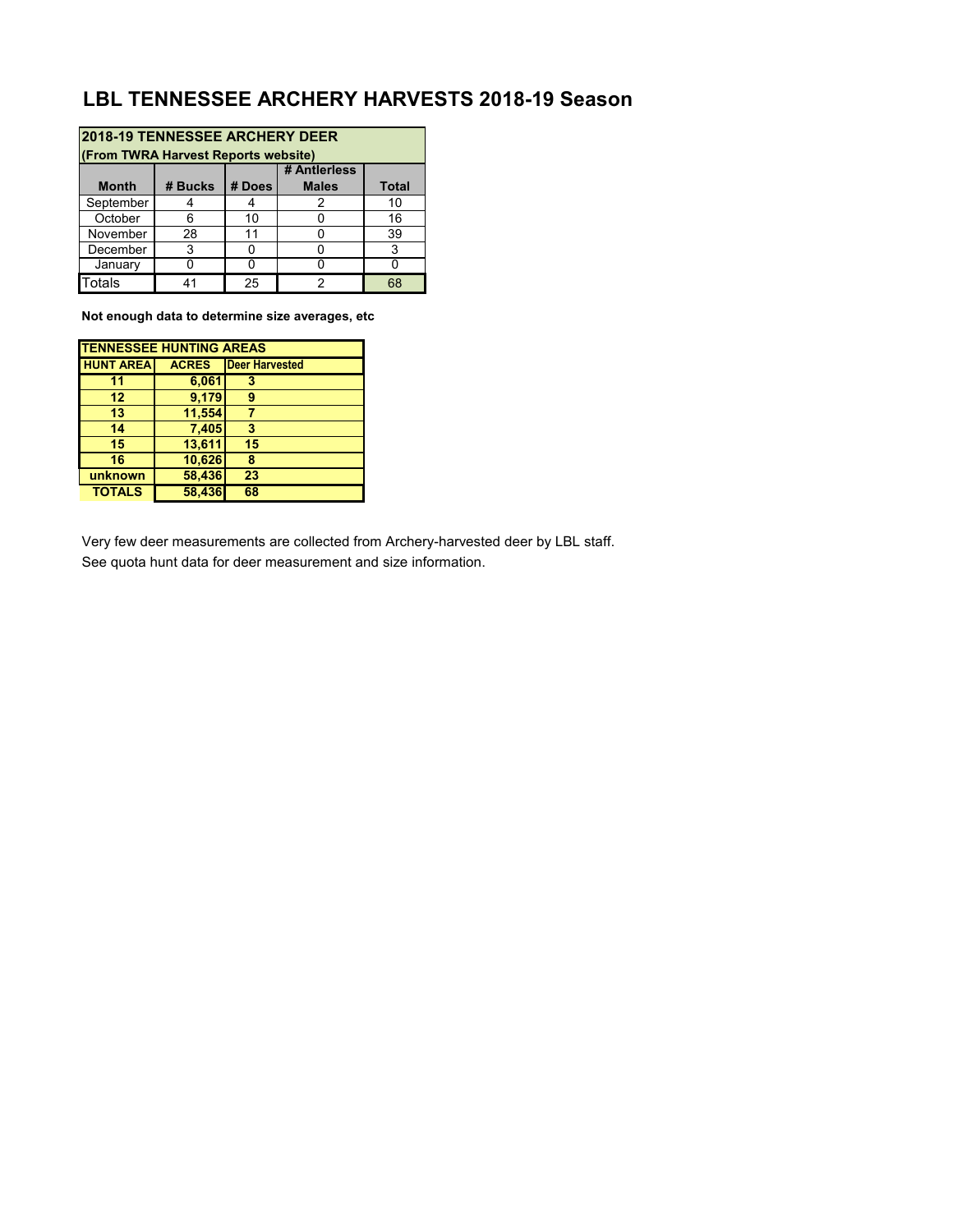## **LBL TENNESSEE YOUTH HUNT OCT 20-21, 2018**

**TOTAL HARVEST: 36 deer (checked onsite and off-site)**

**Does: 9 --> Average Weight= 82 lbs** (Max= 111 lbs, Min= 67 lbs) **Bucks: 20 --> Average Weight= 91 lbs** (Max= 126 lbs, Min= 62 lbs) **Average Points: 5.3 (Max= 10 ) Fawns: 7 --> Average Weight= 38 lbs,** 3 male + 4 female (Max= 48 lbs, Min= 28 lbs)

|                  | TN YOUTH QUOTA HUNT: LARGER BUCKS AND LARGER ANTLERS |            |                                      |            |               |               |                |                |
|------------------|------------------------------------------------------|------------|--------------------------------------|------------|---------------|---------------|----------------|----------------|
|                  |                                                      |            | <b>Checked at LBL Check Stations</b> |            | <b>ANTLER</b> | <b>ANTLER</b> | <b>ANTLER</b>  | <b>HARVEST</b> |
| <b>HUNT AREA</b> | <b>WEIGHT</b>                                        | <b>SEX</b> | <b>#POINTS</b>                       | <b>AGE</b> | <b>SPREAD</b> | <b>LENGTH</b> | <b>CIRCUMF</b> | <b>DATE</b>    |
| 14               | 126                                                  | M          | 8                                    | 3.5        | 16.5          | 16.1          | 3.7            | 10/21/2018     |
| 15               | 122                                                  | M          |                                      | n/a        | 15.9          | 16.9          | 4.1            | 10/20/2018     |
| 15               | 115                                                  | M          | 9                                    | n/a        | n/a           | n/a           | n/a            | 10/21/2018     |
| 15               | 107                                                  | M          | 10                                   | 3.5        | 16.8          | 14.9          | 3.9            | 10/20/2018     |
| 15               | 101                                                  | M          | 8                                    | 2.5        | 11.6          | 13.9          | 3.0            | 10/20/2018     |
| <b>AVERAGES:</b> | 114                                                  |            | 8.6                                  | 3.2        | 15.2          | 15.5          | 3.7            |                |

| ITN YOUTH HUNT COMPARTMENT SUMMARY |     |                                           |                                 |                                   |  |  |  |
|------------------------------------|-----|-------------------------------------------|---------------------------------|-----------------------------------|--|--|--|
|                                    |     | <b>HUNT AREA # PERMITS Deer Harvested</b> | <b>HUNTABLE</b><br><b>ACRES</b> | <b>Acres Per</b><br><b>HUNTER</b> |  |  |  |
|                                    |     |                                           |                                 |                                   |  |  |  |
| 11                                 | 41  |                                           | 6,061                           | 148                               |  |  |  |
| 12                                 | 40  |                                           | 9,179                           | 229                               |  |  |  |
| 13                                 | 51  |                                           | 11,554                          | 227                               |  |  |  |
| 14                                 | 29  |                                           | 7,405                           | 255                               |  |  |  |
| 15                                 | 65  | 9                                         | 13,611                          | 209                               |  |  |  |
| 16                                 | 41  | 6                                         | 10,626                          | 259                               |  |  |  |
| unknown                            | n   | $\overline{2}$                            | n/a                             | n/a                               |  |  |  |
| <b>TOTAL =</b>                     | 267 | 36                                        | $AVG =$                         | 221                               |  |  |  |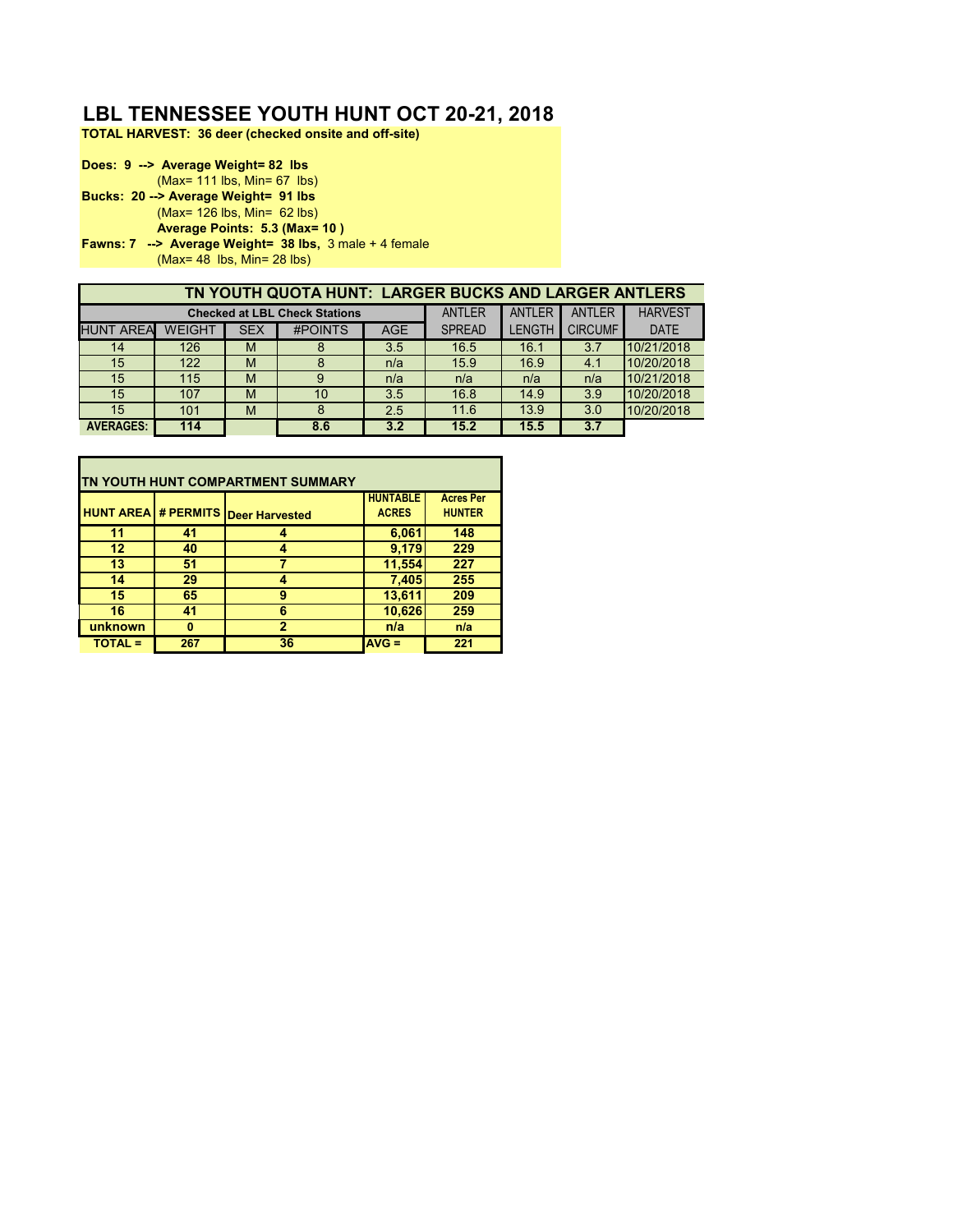## **LBL TENNESSEE QUOTA HUNT NOV 9-10, 2018**

| <b>TOTAL HARVEST: 162 deer (checked onsite and self-check only)</b> |
|---------------------------------------------------------------------|
| off-site county checks not identified if from LBL                   |
| Does: 23 --> Average Weight= 79 lbs                                 |
| $(Max = 99$ lbs, Min= 60 lbs)                                       |
| Bucks: 133 --> Average Weight= 114 lbs                              |
| $(Max = 166$ lbs, Min= 57 lbs)                                      |
| Average Points: 7.2 (Max= 12)                                       |
| <b>Fawns: 6 --&gt; Average Weight= 39 lbs, 2 male + 4 female</b>    |
|                                                                     |

(Max= 48 lbs, Min= 33 lbs)

|                               |                  |                                                                                                            | TN QUOTA HUNT: LARGER BUCKS AND LARGER ANTLERS |                  |               |               |                  |             |
|-------------------------------|------------------|------------------------------------------------------------------------------------------------------------|------------------------------------------------|------------------|---------------|---------------|------------------|-------------|
| checked at LBL check stations |                  |                                                                                                            |                                                | <b>ANTLER</b>    | <b>ANTLER</b> | <b>ANTLER</b> | <b>HARVEST</b>   |             |
| <b>HUNT AREA</b>              | <b>WEIGHT</b>    | <b>SEX</b>                                                                                                 | <b>#POINTS</b>                                 | <b>AGE</b>       | <b>SPREAD</b> | <b>LENGTH</b> | <b>CIRCUMF</b>   | <b>DATE</b> |
| 13                            | 166              | M                                                                                                          | 11                                             | 3.5              | 17.2          | 19.8          | 4.6              | 11/9/18     |
| 16                            | 164              | M                                                                                                          | 10                                             | 4.5              | 19.5          | 20.6          | 4.9              | 11/9/18     |
| 15                            | 158              | $\overline{M}$                                                                                             | 10                                             | 4.5              | 17.5          | 21.9          | 5.1              | 11/10/18    |
| 13                            | 155              | $\overline{M}$                                                                                             | 12                                             | 5.5              | 17.1          | 22.8          | 5.5              | 11/9/18     |
| 11                            | 151              | M                                                                                                          | 8                                              | 4.5              | 15.7          | 17.0          | 4.5              | 11/9/18     |
| 12                            | 151              | M                                                                                                          | $\overline{9}$                                 | 5.5              | 22.2          | 24            | 5.8              | 11/9/18     |
| 13                            | 150              | M                                                                                                          | $\overline{9}$                                 | n/a              | >11"          | n/a           | na/              | 11/10/18    |
| 16                            | 148              | M                                                                                                          | 12                                             | 5.5              | 16.5          | 21.5          | 5.0              | 11/9/18     |
| 16                            | 190 whole        | $\overline{M}$                                                                                             | 12                                             | 4.5              | 18            | 21.1          | 4.7              | 11/9/18     |
| 15                            | 145              | M                                                                                                          | $\bf 8$                                        | $\overline{3.5}$ | 17            | 18.2          | 4.5              | 11/10/18    |
| 11                            | $\overline{145}$ | M                                                                                                          | 11                                             | 5.5              | 15.5          | 20.2          | 5.5              | 11/10/18    |
| 15                            | 143              | M                                                                                                          | $\bf 8$                                        | 4.5              | 17            | 19.7          | 3.8              | 11/9/18     |
| 14                            | $\overline{142}$ | M                                                                                                          | 11                                             | 3.5              | 15.2          | 18.5          | 4.9              | 11/9/18     |
| 12                            | 140              | $\overline{M}$                                                                                             | 11                                             | 3.5              | 12.6          | 18.0          | 4.5              | 11/10/18    |
| 12                            | 140              | M                                                                                                          | $\overline{9}$                                 | 6.5              | 17.6          | 22.0          | 5.0              | 11/9/18     |
| 11                            | 140              | M                                                                                                          | $\bf 8$                                        | n/a              | <11 inches    | n/a           | n/a              | 11/9/18     |
| 16                            | 139              | M                                                                                                          | 10                                             | 4.5              | 15            | 18            | 4.2              | 11/10/18    |
| 14                            | 137              | M                                                                                                          | $\overline{8}$                                 | $\overline{3.5}$ | 15            | 19.3          | 4.2              | 11/9/18     |
| 13                            | $\overline{137}$ | $\overline{M}$                                                                                             | $\overline{8}$                                 | 4.5              | 18.0          | 21.5          | 4.6              | 11/9/18     |
| 13                            | 136              | M                                                                                                          | 11                                             | 3.5              | 15.6          | 21.3          | 4.4              | 11/10/18    |
| 13                            | $\overline{135}$ | $\overline{M}$                                                                                             | $\overline{9}$                                 | 3.5              | 17.2          | 17.1          | 3.7              | 11/9/18     |
| 13                            | $\overline{135}$ | M                                                                                                          | 10                                             | 5.5              | 15.3          | 20.2          | 3.9              | 11/10/18    |
| n/a                           | 134              | $\overline{M}$                                                                                             | $\overline{7}$                                 | 4.5              | 21.0          | 22.5          | 4.4              | 11/9/18     |
| 12                            | 133              | $\overline{M}$                                                                                             | 10                                             | 3.5              | 15.2          | 20.4          | 46               | 11/9/18     |
| 13                            | 133              | M                                                                                                          | $\bf 8$                                        | 3.5              | 20.4          | 19.4          | 4.5              | 11/10/18    |
| 15                            | 131              | $\mathsf{M}% _{T}=\mathsf{M}_{T}\!\left( a,b\right) ,\ \mathsf{M}_{T}=\mathsf{M}_{T}\!\left( a,b\right) ,$ | $\overline{9}$                                 | 3.5              | 16            | 19.4          | $3.\overline{5}$ | 11/10/18    |
|                               | 130 one leg      |                                                                                                            |                                                |                  |               |               |                  |             |
| 13                            | cut off          | M                                                                                                          | 8                                              | 3.5              | 20.2          | 22.8          | 4.5              | 11/9/18     |
| 12                            | 128              | M                                                                                                          | $\overline{8}$                                 | 3.5              | 16.1          | 19.9          | 4.5              | 11/9/18     |
| 14                            | 125              | M                                                                                                          | $\overline{8}$                                 | 2.5              | 19.5          | 15.1          | 4.1              | 11/9/18     |
| 13                            | 125              | M                                                                                                          | 10                                             | 3.5              | 17.0          | 19.4          | 3.6              | 11/9/18     |
| 13                            | 125              | $\overline{M}$                                                                                             | $\overline{9}$                                 | 3.5              | 19.7          | 19.9          | 4.6              | 11/10/18    |
| 16                            | 124              | M                                                                                                          | 10                                             | 3.5              | 15.8          | 20.2          | n/a              | 11/9/18     |
| 13                            | 124              | $\mathsf{M}% _{T}=\mathsf{M}_{T}\!\left( a,b\right) ,\ \mathsf{M}_{T}=\mathsf{M}_{T}$                      | $\overline{9}$                                 | 3.5              | 18.1          | 19.8          | 4.8              | 11/9/18     |
| 15                            | 123              | M                                                                                                          | 10                                             | 4.5              | 19.5          | 21.0          | 4.2              | 11/9/18     |
| 16                            | 118              | M                                                                                                          | $\boldsymbol{9}$                               | 3.5              | 14.9          | 21.2          | 4.4              | 11/9/18     |
| 16                            | 118              | M                                                                                                          | 10                                             | 3.5              | 16.6          | 19.8          | 5.1              | 11/10/18    |
| <b>AVERAGES:</b>              | 138              |                                                                                                            | 9.4                                            | 4.1              | 17.2          | 20.1          | 4.5              |             |

|                 |      | TN QUOTA HUNT COMPARTMENT SUMMARY         |                                 |                                   |                   |
|-----------------|------|-------------------------------------------|---------------------------------|-----------------------------------|-------------------|
|                 |      | <b>HUNT AREA # PERMITS Deer Harvested</b> | <b>HUNTABLE</b><br><b>ACRES</b> | <b>Acres Per</b><br><b>HUNTER</b> |                   |
| 11              | 80   |                                           | 6,061                           | 76                                | Muzzleloader Only |
| 12 <sup>2</sup> | 165  | 26                                        | 9,179                           | 56                                |                   |
| 13              | 208  | 33                                        | 11,554                          | 56                                |                   |
| 14              | 130  | 18                                        | 7,405                           | 57                                |                   |
| 15              | 243  | 35                                        | 13,611                          | 56                                |                   |
| 16              | 175  | 41                                        | 10,626                          | 61                                |                   |
| unknown         |      |                                           | n/a                             | n/a                               |                   |
| <b>TOTAL =</b>  | 1001 | 162                                       | <b>Average =</b>                | 60                                |                   |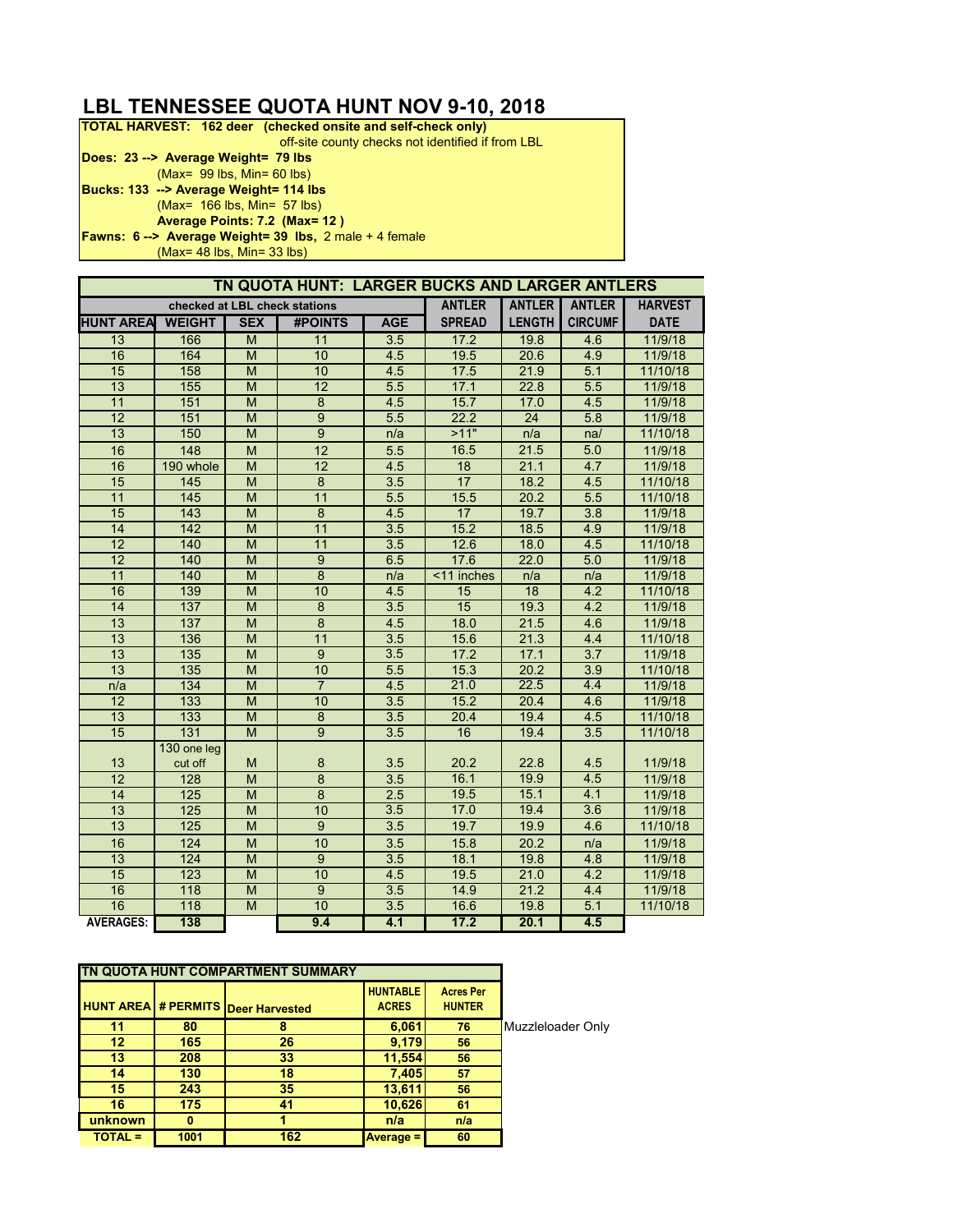## **LBL TENNESSEE QUOTA HUNT NOV 24-25, 2018**

| <b>TOTAL HARVEST: 72 deer (checked onsite and self-check only)</b> |
|--------------------------------------------------------------------|
| off-site county checks often not identified if from LBL            |
| Does: 18 --> Average Weight= 82 lbs                                |
| $(Max = 102$ lbs, $Min = 64$ lbs)                                  |
| Bucks: 53 - Average Weight= 101 lbs                                |
| $(Max = 160$ lbs, Min= 64 lbs)                                     |
| Average Points: 6.6 (Max= 12)                                      |
| <b>Fawns: 1 - Average Weight = only harvested one 42 lb female</b> |
|                                                                    |

| TN QUOTA HUNT: LARGER BUCKS AND LARGER ANTLERS |               |            |                               |            |               |               |                |                |
|------------------------------------------------|---------------|------------|-------------------------------|------------|---------------|---------------|----------------|----------------|
|                                                |               |            | checked at LBL check stations |            | <b>ANTLER</b> | <b>ANTLER</b> | <b>ANTLER</b>  | <b>HARVEST</b> |
| <b>HUNT AREA</b>                               | <b>WEIGHT</b> | <b>SEX</b> | <b>#POINTS</b>                | <b>AGE</b> | <b>SPREAD</b> | <b>LENGTH</b> | <b>CIRCUMF</b> | <b>DATE</b>    |
| 16                                             | 160           | M          | 9                             | 3.5        | 20.1          | 21.2          | 4.5            | 11/24/18       |
| 13                                             | 145           | M          | 10                            | 5.5        | 18.1          | 20.8          | 4.8            | 11/24/18       |
| 11                                             | 139           | M          | 10 <sup>°</sup>               | 4.5        | 17.6          | 18.7          | 4.1            | 11/24/18       |
| 11                                             | 137           | M          | 10                            | 5.5        | 16.4          | 22.7          | 4.9            | 11/24/18       |
| 15                                             | 130           | M          | 8                             | 2.5        | 17.3          | 20.8          | 3.7            | 11/24/18       |
| 11                                             | 128           | M          | 8                             | 3.5        | 17.2          | 16.9          | 3.9            | 11/25/18       |
| 13                                             | 126           | M          | 8                             | 5.5        | 17.4          | 20.2          | 4.3            | 11/24/18       |
| 13                                             | 124           | M          | 10 <sup>°</sup>               | 3.5        | 18.3          | 19.7          | 4.4            | 11/24/18       |
| 13                                             | 120           | M          | 10                            | 3.5        | 18.5          | 20.1          | 4.5            | 11/24/18       |
| <b>AVERAGES:</b>                               | 134           |            | 9.2                           | 4.2        | 17.9          | 20.1          | 4.3            |                |

|                |      | TN QUOTA HUNT COMPARTMENT SUMMARY         |                                 |                                   |                   |
|----------------|------|-------------------------------------------|---------------------------------|-----------------------------------|-------------------|
|                |      | <b>HUNT AREA # PERMITS Deer Harvested</b> | <b>HUNTABLE</b><br><b>ACRES</b> | <b>Acres Per</b><br><b>HUNTER</b> |                   |
| 11             | 105  |                                           | 6,061                           | 58                                |                   |
| 12             | 130  | 2                                         | 9,179                           | 71                                | Muzzleloader Only |
| 13             | 203  | 25                                        | 11,554                          | 57                                |                   |
| 14             | 136  | 9                                         | 7,405                           | 54                                |                   |
| 15             | 247  | 18                                        | 13,611                          | 55                                |                   |
| 16             | 179  | 9                                         | 10,626                          | 59                                |                   |
| unknown        | 0    |                                           | n/a                             | n/a                               |                   |
| <b>TOTAL =</b> | 1000 | 72                                        | <b>Average =</b>                | 59                                |                   |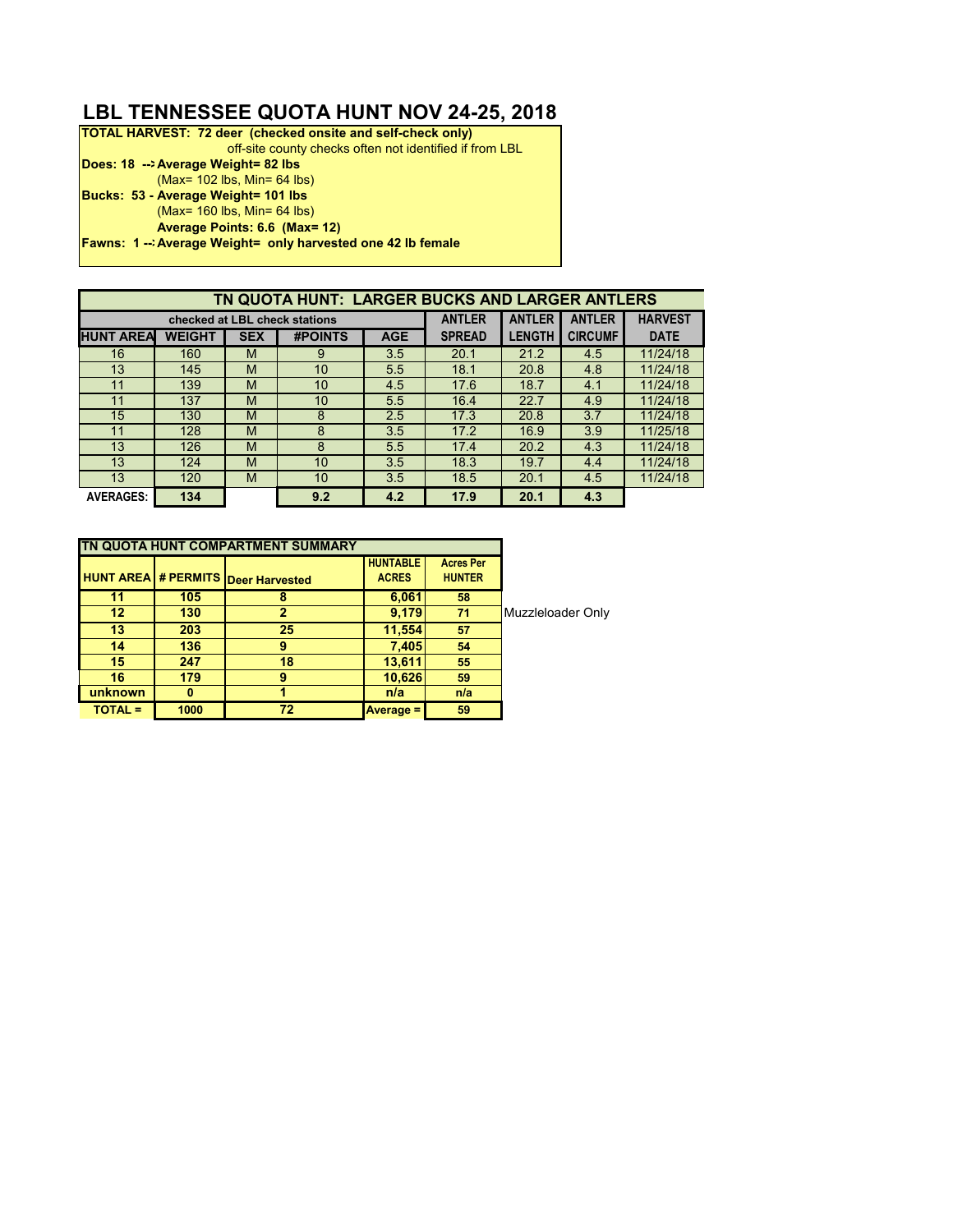| 2018-19 KENTUCKY ARCHERY HARVEST (FROM KY TELECHECK REVIEW) |        |         |                |                                   |                        |                              |  |
|-------------------------------------------------------------|--------|---------|----------------|-----------------------------------|------------------------|------------------------------|--|
| <b>Month</b>                                                | County | # Bucks | # Does         | <b>Antierless</b><br><b>Males</b> | County<br><b>Total</b> | <b>Month</b><br><b>Total</b> |  |
| September                                                   | Lyon   | 2       | 0              | 0                                 | 2                      |                              |  |
| September                                                   | Trigg  | 0       | 2              | 0                                 | 2                      | 4                            |  |
| October                                                     | Lyon   | 2       | 2              |                                   | 5                      |                              |  |
| October                                                     | Trigg  | 5       | 1              | 0                                 | 6                      | 11                           |  |
| November                                                    | Lyon   | 26      | $\overline{2}$ | 0                                 | 28                     |                              |  |
| November                                                    | Trigg  | 29      |                | 0                                 | 36                     | 64                           |  |
| December                                                    | Lyon   |         | 0              | 0                                 |                        |                              |  |
| December                                                    | Trigg  |         | 0              | 0                                 |                        | $\overline{2}$               |  |
| January                                                     | Lyon   | ი       | 0              | 0                                 | 0                      |                              |  |
| January                                                     | Trigg  | 0       | 0              | 0                                 | 0                      | 0                            |  |
|                                                             |        |         |                |                                   |                        |                              |  |
|                                                             | Totals | 66      | 14             |                                   | 81                     |                              |  |

## **LBL KENTUCKY ARCHERY HARVESTS 2018-19 Season**

|                | υU                      |                                       |
|----------------|-------------------------|---------------------------------------|
|                |                         |                                       |
|                | <b>KY HUNTING AREAS</b> |                                       |
|                |                         | <b>HUNT AREA ACRES Deer Harvested</b> |
|                | 14,126                  | 0                                     |
| $\overline{2}$ | 10,252                  | 0                                     |
| 3              | 8,476                   | $\bf{0}$                              |
| 4              | 4,945                   | 0                                     |
| 5              | 9,700                   | 0                                     |
| 6              | 7,610                   | $\bf{0}$                              |
| 7              | 9,390                   | 0                                     |
| 8              | 10,820                  | $\bf{0}$                              |
| 9              | 8,461                   | 0                                     |
| 10             | 9,395                   | 0                                     |
| unknown        | 93,175                  | 33                                    |
| <b>TOTALS</b>  | 93,175                  | 33                                    |

Very few deer measurements are collected from Archery-harvested deer by LBL staff. See quota hunt data for deer measurement and size information.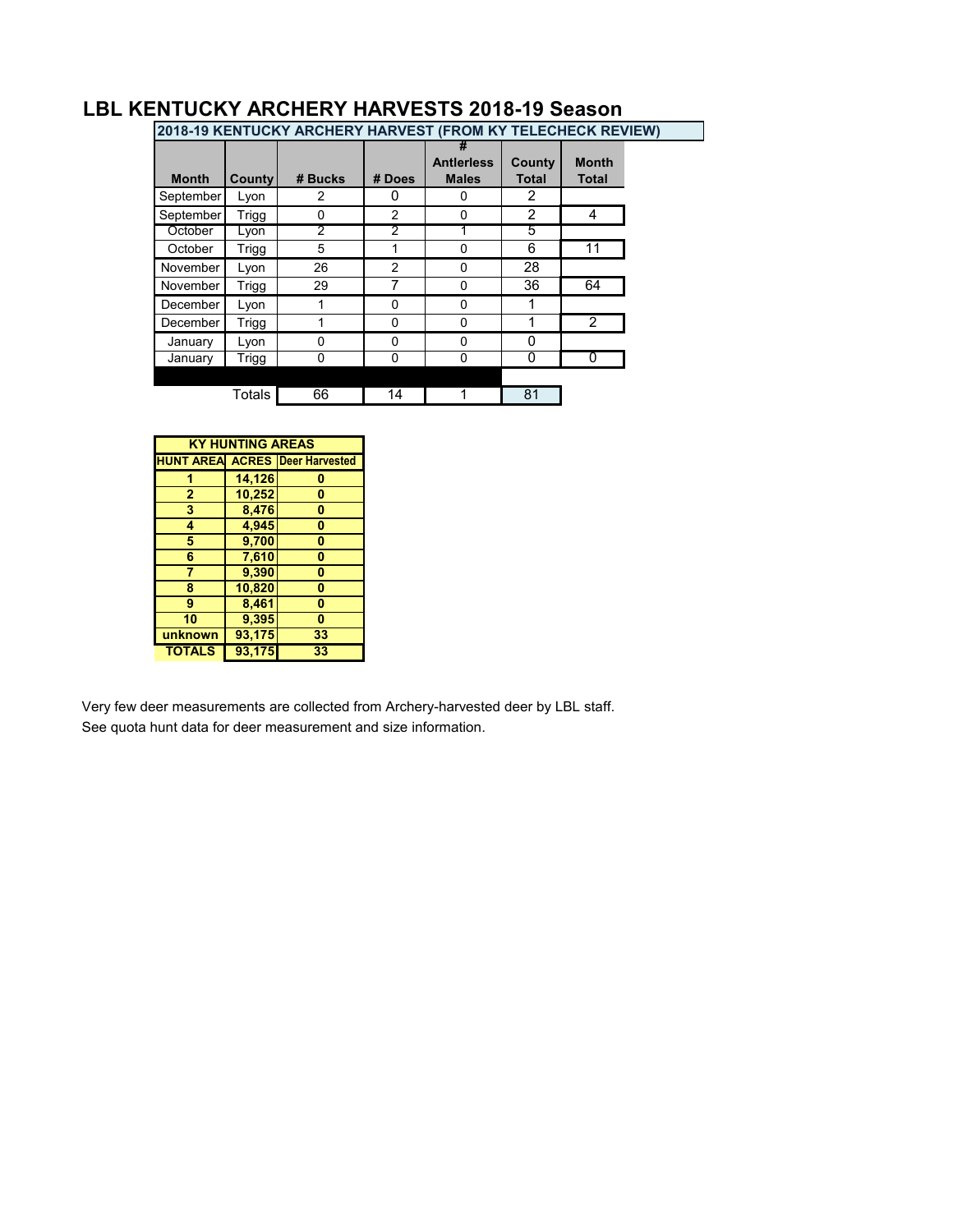# **LBL YOUTH KENTUCKY QUOTA HUNT OCT 27-28, 2018**<br>**TOTAL HARVEST: 38 deer (checked onsite and off-site)** Measurements do not include

**TOTAL HARVEST: 38 deer (checked onsite and off-site)** 

**Does: 7 → Average Weight= 81 lbs** (Max= 105 lbs, Min= 65 lbs) **Bucks: 25 → Average Weight= 96 lbs** (Max= 155 lbs, Min= 64 lbs) **Average Points: 5 (Max= 13 ) Fawns: 6 --> Average Weight= 45 lbs,** 3 male + 3 female (Max= 49 lbs, Min= 40 lbs)

telechecked animals

|                  |               |            | KY YOUTH QUOTA HUNT: LARGER BUCKS AND LARGER ANTLERS |            |               |               |                  |                |
|------------------|---------------|------------|------------------------------------------------------|------------|---------------|---------------|------------------|----------------|
|                  |               |            | checked at LBL check stations                        |            | <b>ANTLER</b> | <b>ANTLER</b> | <b>ANTLER</b>    | <b>HARVEST</b> |
| <b>HUNT AREA</b> | <b>WEIGHT</b> | <b>SEX</b> | <b>#POINTS</b>                                       | <b>AGE</b> | <b>SPREAD</b> | <b>LENGTH</b> | <b>IDIAMETER</b> | <b>DATE</b>    |
| 2                | 155           | M          | 13                                                   | 4.5        | 18            | 22            | 6                | 10/27/18       |
|                  | 138           | M          | 9                                                    | 3.5        | 14.7          | 19.5          | 3.5              | 10/28/18       |
| 6                | 133           | M          | 10                                                   | 3.5        | 14.6          | 17.8          | 4.1              | 10/27/18       |
|                  | 126           | M          | 8                                                    | 5.5        | 19            | 22            | 4                | 10/27/18       |
| 10               | 125           | M          | 10                                                   | 3.5        | 14.4          | 15.3          | 3.7              | 10/27/18       |
| 3                | 123           | M          | 8                                                    | n/a        | n/a           | n/a           | n/a              | 10/27/18       |
|                  | 118           | M          | 8                                                    | 2.5        | 15.8          | 17.1          | 4.0              | 10/27/18       |
| <b>AVERAGES:</b> | 131           |            | 9.4                                                  | 3.8        | 16.1          | 18.9          | 4.1              |                |

|                  |                 | KY YOUTH QUOTA HUNT COMPARTMENT SUMMARY |                 |                  |
|------------------|-----------------|-----------------------------------------|-----------------|------------------|
|                  |                 |                                         | <b>HUNTABLE</b> | <b>Acres Per</b> |
| <b>HUNT AREA</b> | # PERMITS       | <b>DEER HARVESTED</b>                   | <b>ACRES</b>    | <b>HUNTER</b>    |
| 1                | 32 <sub>2</sub> | 8                                       | 14,126          | 441              |
| $\overline{2}$   | 11              | 3                                       | 10,252          | 932              |
| 3                | 27              | 7                                       | 8,476           | 314              |
| 4                | 14              | 1                                       | 4,945           | 353              |
| 5                | 14              | 1                                       | 9,700           | 693              |
| 6                | 15              | 4                                       | 7,610           | 507              |
| 7                | 22              | 4                                       | 9,390           | 427              |
| 8                | $\bf{0}$        | <b>Not Hunted</b>                       | 10,820          | 0                |
| 9                | 4               | 0                                       | 6,305           | 1576             |
| 10               | 30              | 5                                       | 9,395           | 313              |
| 17               | 54              | 5                                       | 2,575           | 48               |
| unknown          | 0               | 0                                       |                 |                  |
| <b>TOTAL =</b>   | 223             | 38                                      | $AVG =$         | 560              |